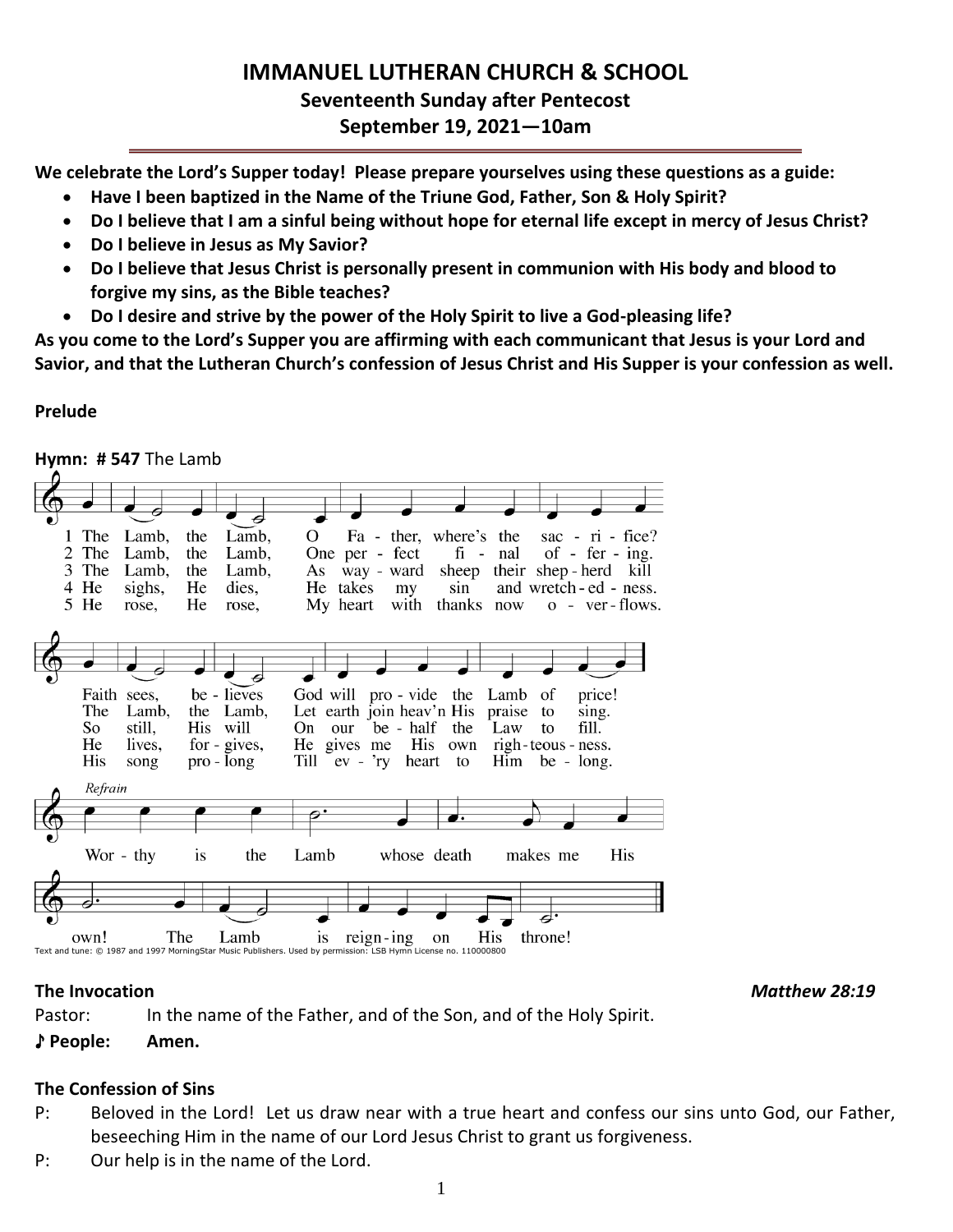- **C: Who made heaven and earth.**
- P: I said, I will confess my transgressions unto the Lord.
- **C: And You forgave the iniquity of my sin.**
- P: O almighty God, merciful Father,
- **All: I, a poor miserable sinner, confess unto You all my sins and iniquities with which I have ever offended You and justly deserve Your temporal and eternal punishment. But I am heartily sorry for them and sincerely repent of them, and I pray You of Your boundless mercy and for the sake of the holy, innocent, bitter, sufferings and death of Your beloved Son, Jesus Christ, to be gracious and merciful to me, a poor sinful being**

#### **The Word of Absolution**

- P: Upon this your confession, I, by virtue of my office, as a called and ordained servant of the Word, announce the grace of God unto all of you, and in the stead and by the command of my Lord Jesus Christ, I forgive you all your sins in the name of the Father and of the Son and of the Holy Spirit.
- **C: Amen.**

#### **Introit**

- P: Delight yourself in the Lord, and He will give you the desires of Your heart. Commit your way to the Lord; trust in Him, and He will act. He will bring forth Your righteousness as the light, and Your justice as the noonday. Be still before the Lord and wait patiently for Him; fret not yourself over the one who prospers in his way, over the man who carries out evil devise!
- **All: Glory be to the Father and to the Son and to the Holy Ghost; as it was in the beginning, is now and ever shall be, world without end. Amen.**

#### **The Kyrie**

**C: Lord, have mercy upon us. Christ, have mercy upon us. Lord, have mercy upon us.**

#### **The Gloria in Excelsis**

- P: Glory be to God on high:
- **C: And on earth peace, good will toward men. We praise Thee, we bless Thee, we worship Thee, we glorify Thee, we give thanks to Thee for Thy great glory. O Lord God, heav'nly King, God the Father Almighty. O Lord, The only-begotten Son, Jesus Christ; O Lord God, Lamb of God, Son of the Father, that takest away the sin of the world, have mercy upon us. Thou that takest away the sin of the world, receive our prayer. Thou that sittest at the right hand of God the Father, have mercy upon us. For Thou only art holy; Thou only art the Lord. Thou only, O Christ, with the Holy Ghost, art most high in the glory of God the Father. Amen.**

#### **The Salutation**

Pastor: The Lord be with you. **People: And with Thy Spirit.**

#### **The Collect for The Day**

| Pastor: | Let us pray:                                                                                                                                                                                                                                                        |
|---------|---------------------------------------------------------------------------------------------------------------------------------------------------------------------------------------------------------------------------------------------------------------------|
| People: | O God, whose strength is made perfect in weakness, grant us humility and childlike faith that<br>we may please You in both will and deed; through Jesus Christ, Your Son, our Lord, who lives<br>and reigns with You and the Holy Spirit, one God, now and forever. |
| People: | Amen.                                                                                                                                                                                                                                                               |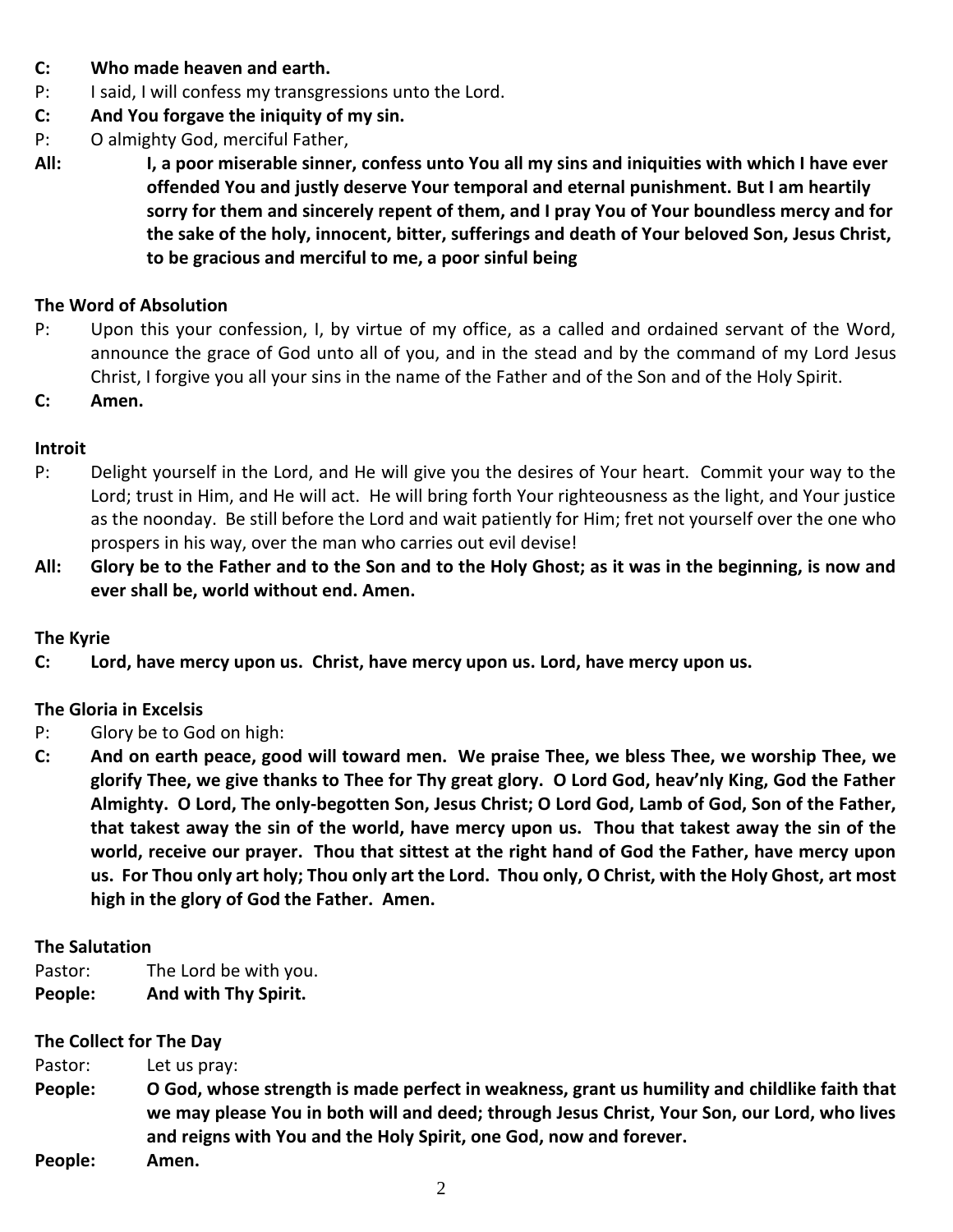#### **The Old Testament Reading –** Jeremiah 11:18-20

 $18$  The LORD made it known to me and I knew; then you showed me their deeds.

 $19$  But I was like a gentle lamb led to the slaughter. I did not know it was against me they devised schemes, saying, "Let us destroy the tree with its fruit, let us cut him off from the land of the living, that his name be remembered no more."

 $20$  But, O LORD of hosts, who judges righteously, who tests the heart and the mind, let me see your vengeance upon them, for to you have I committed my cause.

Pastor: This is the Word of the Lord.

## **People: Thanks be to God.**

#### **The Gradual**

**All: Fear the Lord, you His saints, for those who fear Him lack nothing! Many are the afflictions of the righteous, but the Lord delivers him out of them all.**

#### **Epistle Reading –** James 3:13-4:10

 $13$  Who is wise and understanding among you? By his good conduct let him show his works in the meekness of wisdom.

 $14$  But if you have bitter jealousy and selfish ambition in your hearts, do not boast and be false to the truth.

 $15$  This is not the wisdom that comes down from above, but is earthly, unspiritual, demonic.

 $16$  For where jealousy and selfish ambition exist, there will be disorder and every vile practice.

 $17$  But the wisdom from above is first pure, then peaceable, gentle, open to reason, full of mercy and good fruits, impartial and sincere.

 $18$  And a harvest of righteousness is sown in peace by those who make peace.

 $4:1$  What causes quarrels and what causes fights among you? Is it not this, that your passions are at war within you?

<sup>2</sup> You desire and do not have, so you murder. You covet and cannot obtain, so you fight and quarrel. You do not have, because you do not ask.

<sup>3</sup> You ask and do not receive, because you ask wrongly, to spend it on your passions.

<sup>4</sup> You adulterous people! Do you not know that friendship with the world is enmity with

God? Therefore whoever wishes to be a friend of the world makes himself an enemy of God.

<sup>5</sup> Or do you suppose it is to no purpose that the Scripture says, "He yearns jealously over the spirit that he has made to dwell in us"?

 $6$  But he gives more grace. Therefore it says, "God opposes the proud but gives grace to the humble."

 $7$  Submit yourselves therefore to God. Resist the devil, and he will flee from you.

<sup>8</sup> Draw near to God, and he will draw near to you. Cleanse your hands, you sinners, and purify your hearts, you double-minded.

 $9$  Be wretched and mourn and weep. Let your laughter be turned to mourning and your joy to gloom.  $10$  Humble yourselves before the Lord, and he will exalt you.

Pastor: This is the Word of the Lord.

## **People: Thanks be to God.**

**Special Music:** "In Holy Conversation" *Choir*

## **Alleluia and Verse**

All: Alleluia. Alleluia. Alleluia. Alleluia. Alleluia. Alleluia.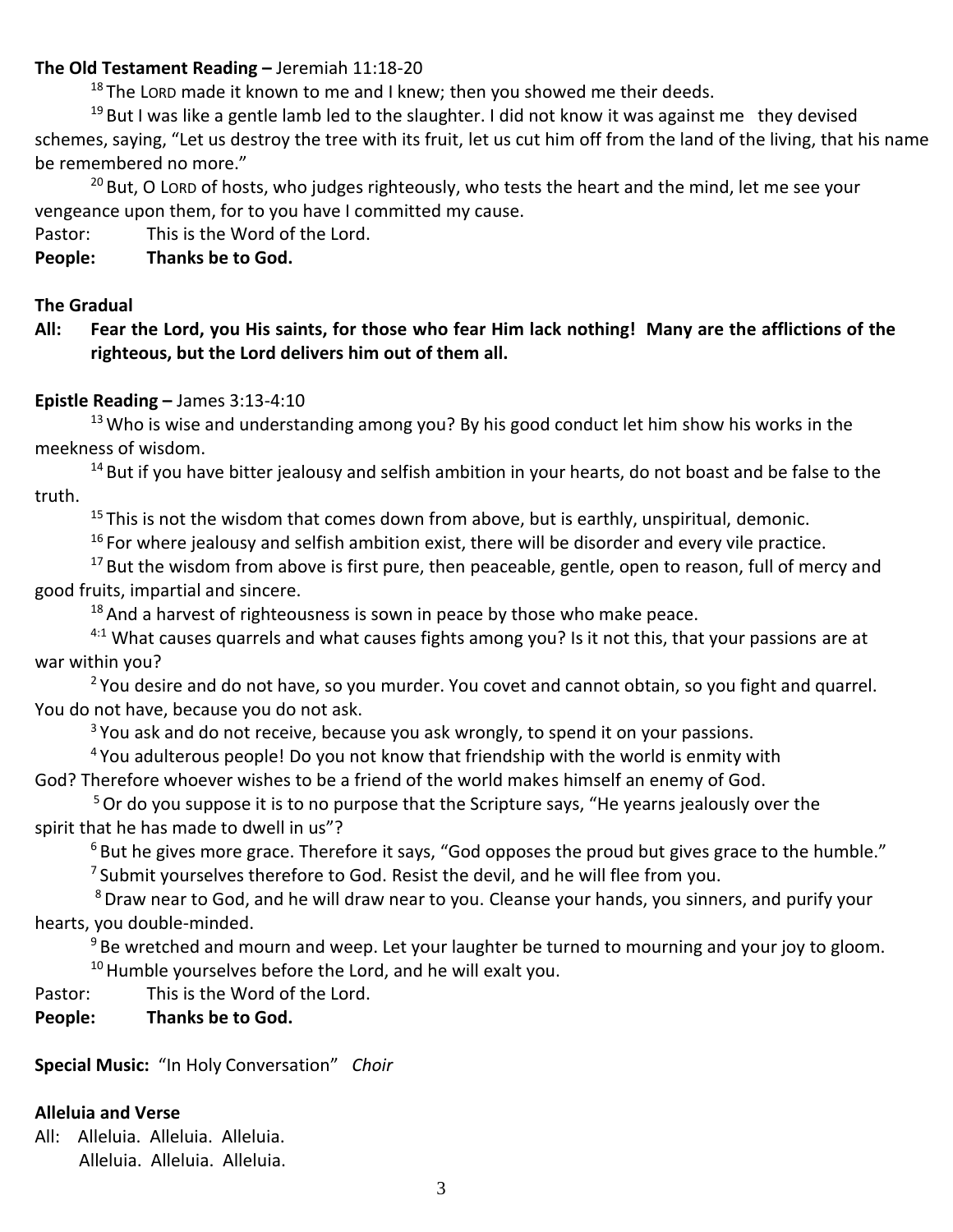## **The Gospel**

Pastor: The Holy Gospel is written in the  $9<sup>th</sup>$  chapter of St. Mark beginning at the 30<sup>th</sup> verse.

## ♪ **People: Glory be to Thee, O Lord!**

 $30$  They went on from there and passed through Galilee. And he did not want anyone to know,  $31$  for he was teaching his disciples, saying to them, "The Son of Man is going to be delivered into the hands of men, and they will kill him. And when he is killed, after three days he will rise."

 $32$  But they did not understand the saying, and were afraid to ask him.

 $33$  And they came to Capernaum. And when he was in the house he asked them, "What were you discussing on the way?"

 $34$  But they kept silent, for on the way they had argued with one another about who was the greatest.

 $35$  And he sat down and called the twelve. And he said to them, "If anyone would be first, he must be last of all and servant of all."

 $36$  And he took a child and put him in the midst of them, and taking him in his arms, he said to them, <sup>37</sup> "Whoever receives one such child in my name receives me, and whoever receives me, receives not me but him who sent me."

Pastor: This is the Gospel of our Lord.

## ♪ **People: Praise be to Thee, O Christ!**

## **The Apostles Creed**

**All: I believe in God the Father Almighty, Maker of heaven and earth.** 

**And in Jesus Christ His only Son, our Lord; Who was conceived by the Holy Spirit, Born of the Virgin Mary; suffered under Pontius Pilate, was crucified, died and was buried; He descended into hell; The third day He rose again from the dead; He ascended into heaven and sits at the right hand of God the Father Almighty; From thence He will come to judge the living and the dead.**

**I believe in the Holy Spirit; the holy Christian Church, the communion of saints; the forgiveness of sins; the resurrection of the body; and life everlasting. Amen.**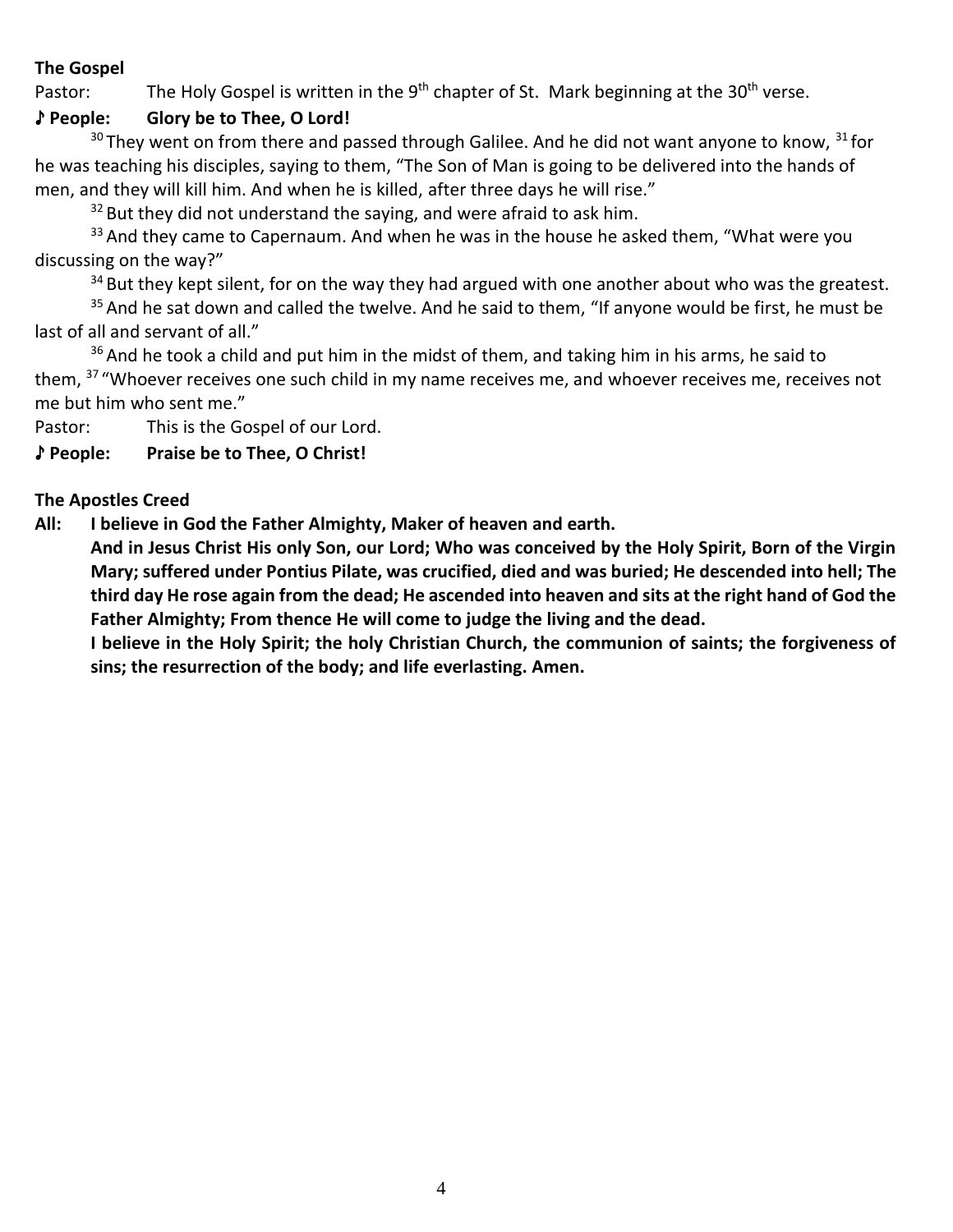**Hymn #543** "What Wondrous Love is This?



**Sermon:** "What I would rather not see, could it help me?" *Mark 9:30-37*

## **I. What I would rather not see, reveals the Word of God.**

- A. Jesus again predicts His arrest, death and resurrection
- B. Jesus implicates all humanity is His death.
- C. Jesus Revelation reveals the depth of God's love.
	- 1. The world identifies love with tolerance.
	- 2. Jesus doesn't tolerate sin, He dies for it.

## **II. What I would rather not see, reveals the ways of God.**

- A. Jesus perceives the hearts of His disciples.
- B. Jesus teaches about Greatness
- **III. What I would rather not see, reveals a hidden Hope.**
	- A. Receive the kingdom of God like a child.
	- B. Receive that which is least in His name.

## **The Prayers**

Healing for Tammie & Desi, friends of Sandy Goode

Praise & thanksgiving for excellent medical care for Chad Pry, boyfriend of Cheryl, daughter of Joan Crouse, as he is now a cancer survivor

Praise & thanksgiving Melanie wasn't seriously injured in a car accident, niece of Joan Crouse Thanksgiving for the  $50<sup>th</sup>$  anniversary of Jerry & Jan Brockmeier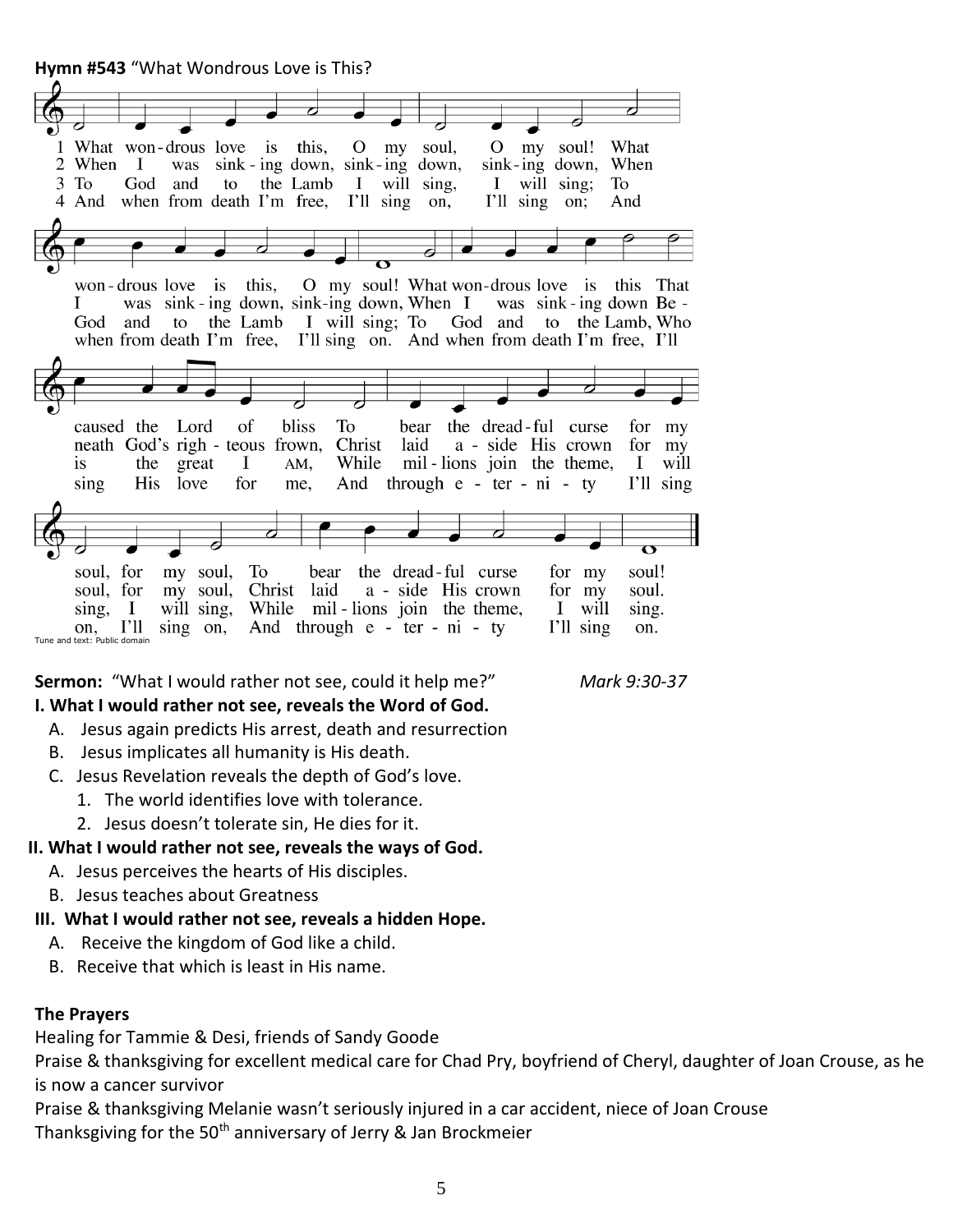(*Please help us keep our attendance numbers accurate by filling out the attendance cards and putting in basket on the way out.)*

## **The Lord's Prayer**

**All: Our Father who art in heaven, hallowed be Thy name, Thy kingdom come, Thy will be done on earth as it is in heaven; give us this day our daily bread; and forgive us our trespasses as we forgive those who trespass against us; and lead us not into temptation, but deliver us from evil. For thine is the kingdom and the power and the glory forever and ever. Amen.**

## **The Words of Institution** *Matthew 26:26-28*

- **P:** Our Lord Jesus Christ, on the night when He was betrayed, took bread, and when He had given thanks, he broke it and gave it to the disciples and said: "Take, eat; this is My body, which is given for you. This do in remembrance of Me." In the same way also He took the cup after supper, and when He had given thanks, He gave it to them, saying: "Drink of it, all of you; this cup is the New Testament in My blood, which is shed for you for the forgiveness of sins. This do, as often as you drink it, in remembrance of Me."
- **P:** The peace of the Lord be with you always.
- **C: Amen.**

## **Pax Domini**

- P: The peace of the Lord be with you always.
- **C: Amen.**

## **Agnus Dei**

**C: O Christ, Thou Lamb of God, that takest away the sin of the world, have mercy upon us. O Christ, Thou Lamb of God, that takest away the sin of the world, have mercy upon us. O Christ, Thou Lamb of God, that takest away the sin of the world, grant us Thy peace. Amen.**

## **Distribution**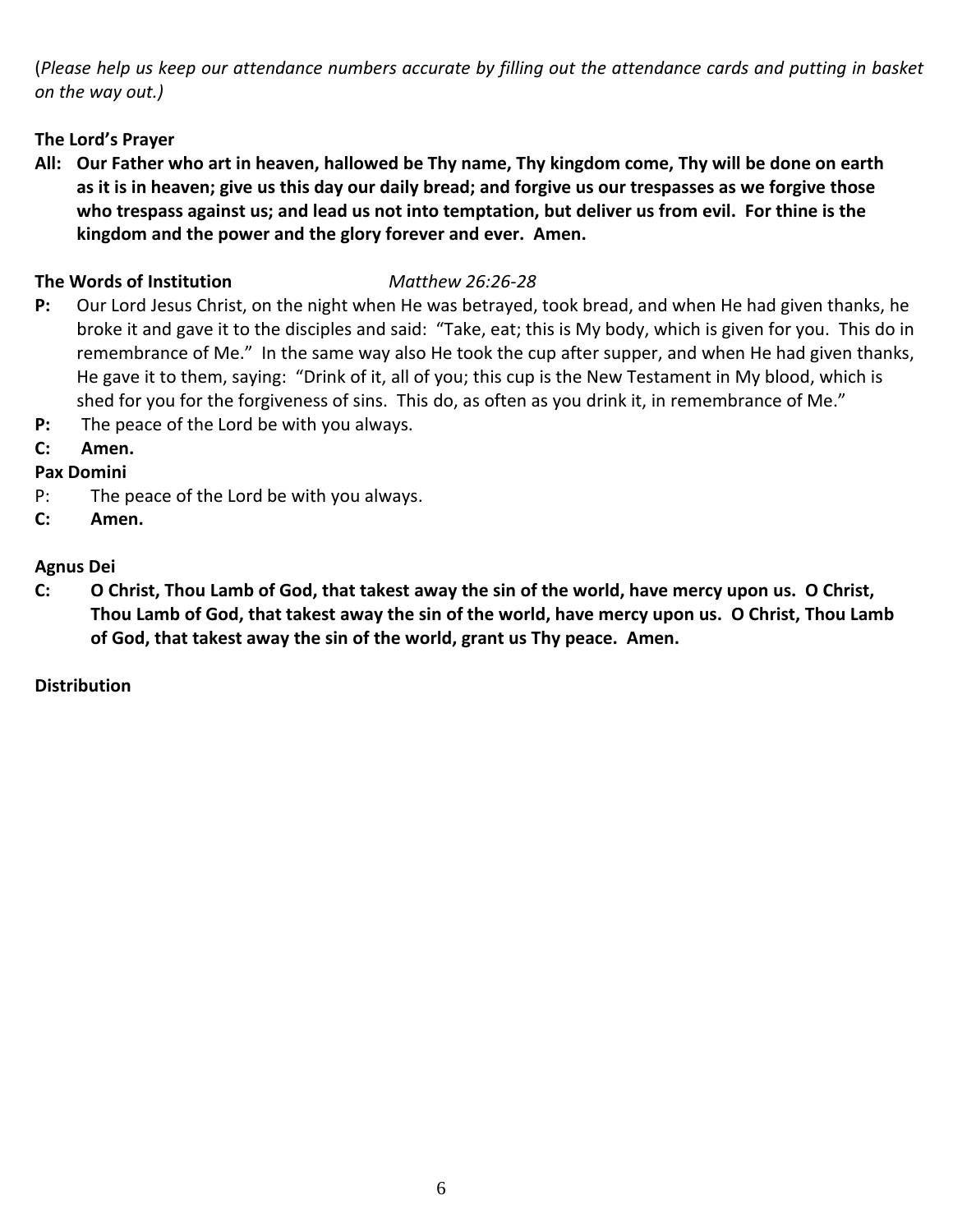**Distribution Hymn: #642** "O Living Bread from Heaven"



#### **Nunc Dimittis**

**C: Lord, now lettest Thou Thy servant depart in peace according to Thy word, for mine eyes have seen Thy salvation, which Thou hast prepared before the face of all people, a light to lighten the Gentiles and the glory of Thy people Israel. Glory be to the Father and to the Son and to the Holy Ghost; as it was in the beginning, is now, and ever shall be, world without end. Amen**

#### **Thanksgiving**

- P: O give thanks unto the Lord, for He is good,
- **C: and His mercy endureth forever.**
- P: Let us pray.

We give thanks to You, almighty God, that You have refreshed us through this salutary gift, and we implore You that of Your mercy You would strengthen us through the same in faith toward You and in fervent love toward one another; through Jesus Christ, Your Son, our Lord, who lives and reigns with You and the Holy Spirit, one God, now and forever.

**C: Amen.**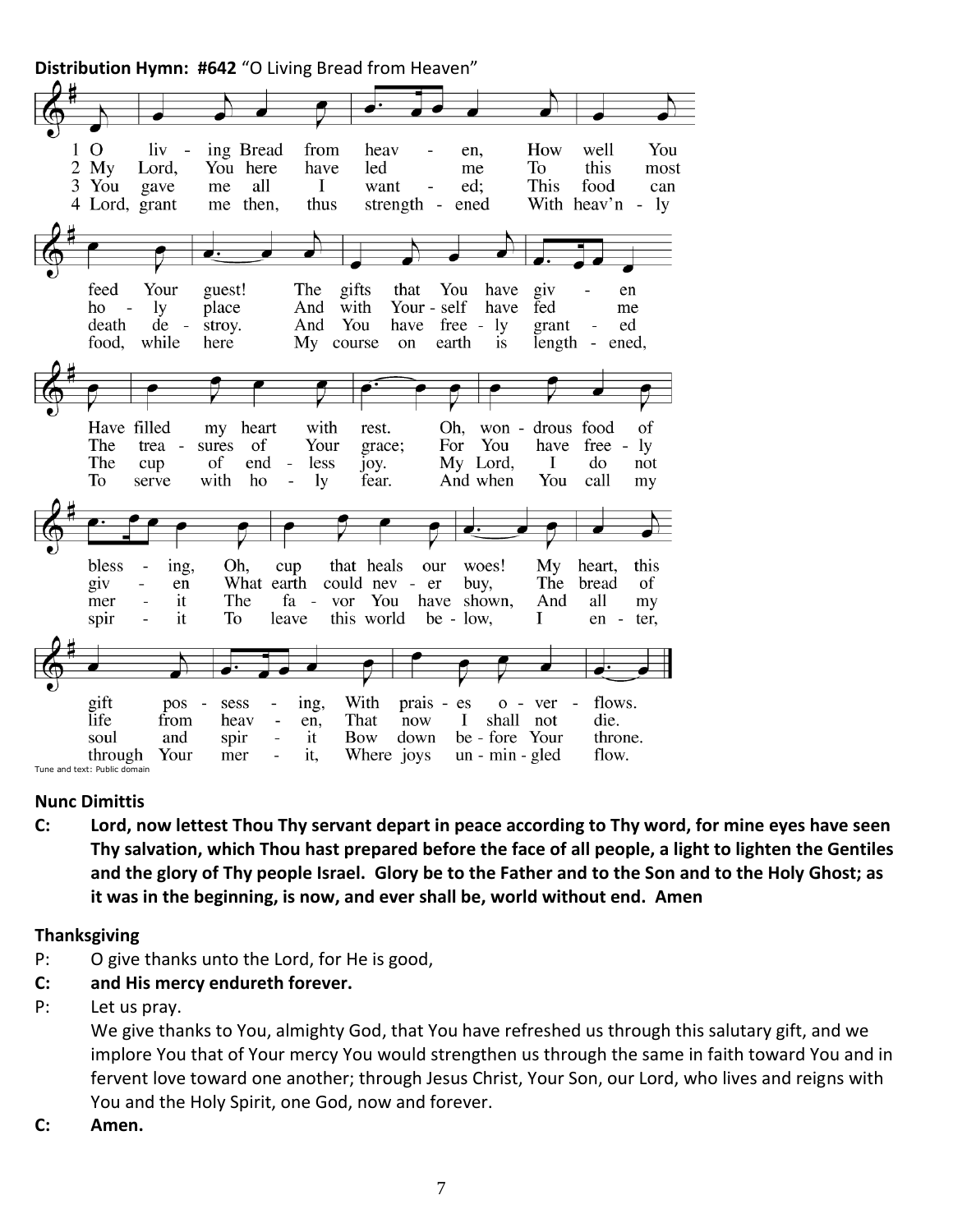#### **Salutation and Benedicamus**

- P: The Lord be with you**.**
- **C: And with thy spirit.**
- P: Bless we the Lord.
- **C: Thanks be to God.**

#### **The Benediction**

- P: The Lord bless you and keep you. The Lord make His face shine upon you and be gracious unto you. The Lord lift up His countenance upon you and give you peace.
- **C: Amen, Amen, Amen!**

#### *Offerings will be taken on your way out*

**The Closing Hymn #804** "O Worship the King"

 $1<sub>0</sub>$ King, wor - ship the all glo - rious a - bove.  $\overline{\phantom{a}}$ 2 O tell  $\sigma$ f His might,  $\Omega$ sing of His grace, 3 This earth, with of won un - told, its store ders 4 Thy boun - ti ful care what tongue  $re - cite?$  $\sim$ can grate - ful sing  $\Omega$ His love; **ly** His pow'r and the Whose robe is light, whose  $can - o$ space; py might - y, Al Thy pow'r hath found - ed of old,  $\sim$ It breathes in the air. it shines  $in$ the light, Our shield and de - fend - er, An - cient the of Days, His char - iots<br>Es - tab - lished wrath the deep thun - der - clouds of form, it fast a change - less de by  $\overline{\phantom{a}}$ cree, de-scends to It streams from the hills, it the plain, Pa - vil - ioned splen - dor  $in$ and gird - ed with praise. the And dark is **His** path on wings the storm. of And round it hath cast. like a man - tle. the sea. And sweet - ly dis  $\sim$ tills in the dew and the rain.

5 Frail children of dust

and feeble as frail,

In Thee do we trust,

nor find Thee to fail.

Thy mercies, how tender,

how firm to the end,

Our maker, defender,

redeemer, and friend!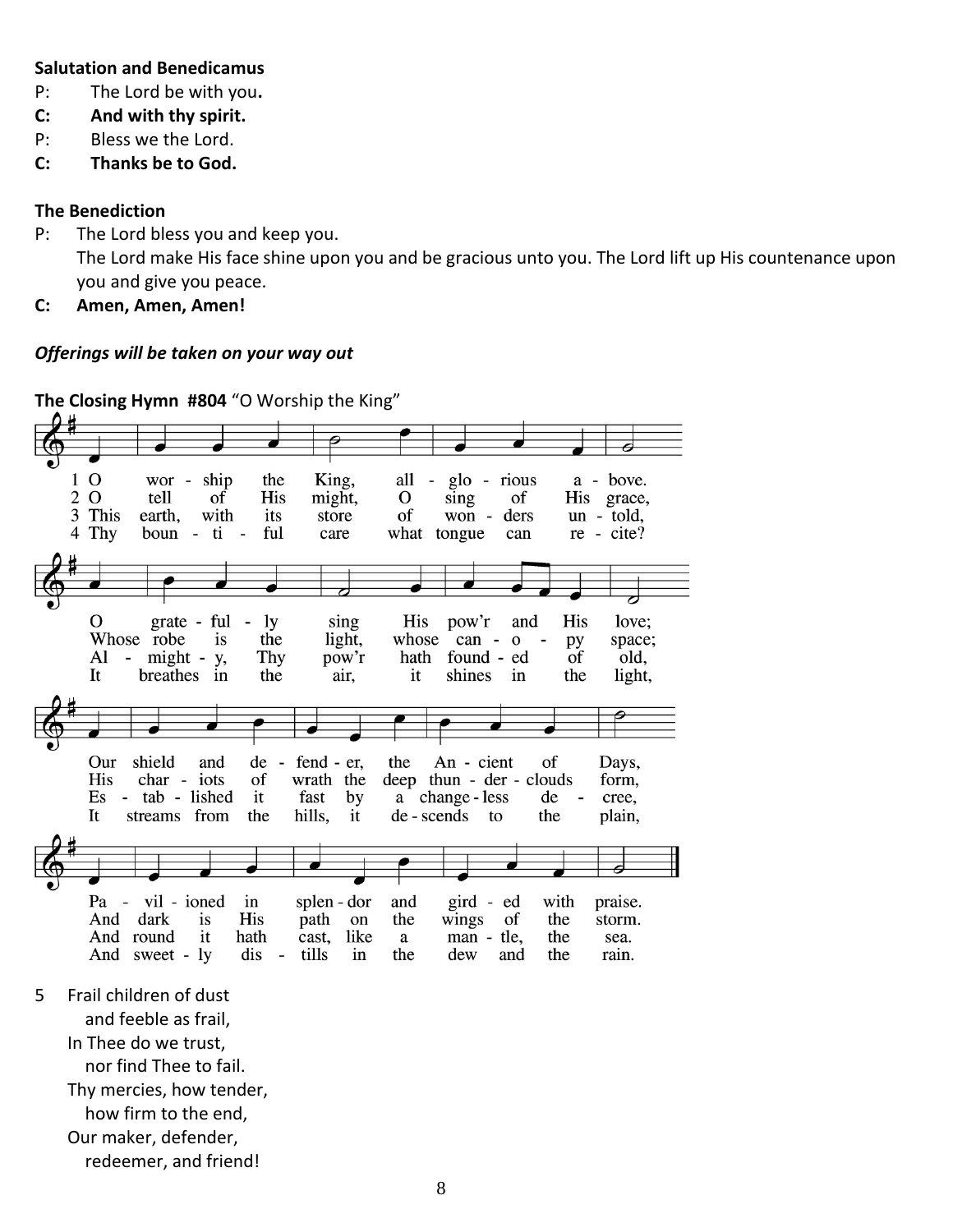6 O measureless Might, ineffable Love, While angels delight to hymn Thee above, Thy humbler creation, though feeble their lays, With true adoration shall sing to Thy praise. Text and tune: Public domain

#### **Altar flowers are placed to the glory of God and in honor of the 87th birthdays of Jack & Frankie Stallings and the 50th wedding anniversary of Jerry & Jan Brockmeier.**

*Services will be live-streamed and a recording of service will be posted by the end of the day.* 

## *Please keep the church office updated on prayers that have been asked to be kept on indefinitely, military and ones for continued healing or cancer treatments.*

#### **Continued Prayers**

Peace & comfort for the family of Fran French, mother of Pastor French, friend of the Farnsworth's Peace & comfort for the family of Pastor Jose Enrique Perez, friend of Jacquelyn Hahn Safe travels for Ken & Ellen Reikowski Safe travels & good health for Pat Cook and family Safe travel for Duane Zellmer God's protection & blessings for Emma Tumlin as she moves to Champaign, IL to start her career For the victims of Hurricane Ida and additional floods For all the people of Haiti affected by the earthquake and flood For the people of Cuba and Afghanistan Employment for those struggling to find a job

## **Healing**

Larry & Collin, from Covid, friends of the Proeschel's Craig Springer, brother-in-law of Bev Lowe

## **Battling with Cancer or Serious Illness**

Amber, mother of Emma Bieske Yvonne Lenzen, grandmother of Grace Sierra Gloria McNail, aunt of Susan Tumlin Cheryl Ford Marie Walser, cousin of Cathy Wilson Pat, suffering with dementia, Aunt of Beth Hutches Joann, friend of Beth Hutches Anona, friend of Susan Tumlin Carol, sister of Trish Smith Cathy Nichols with terminal cancer, mother of Cathy Wilson Raymond, brother of Barbara LaVere David, brother of Larry Habeck Barbara LaVere